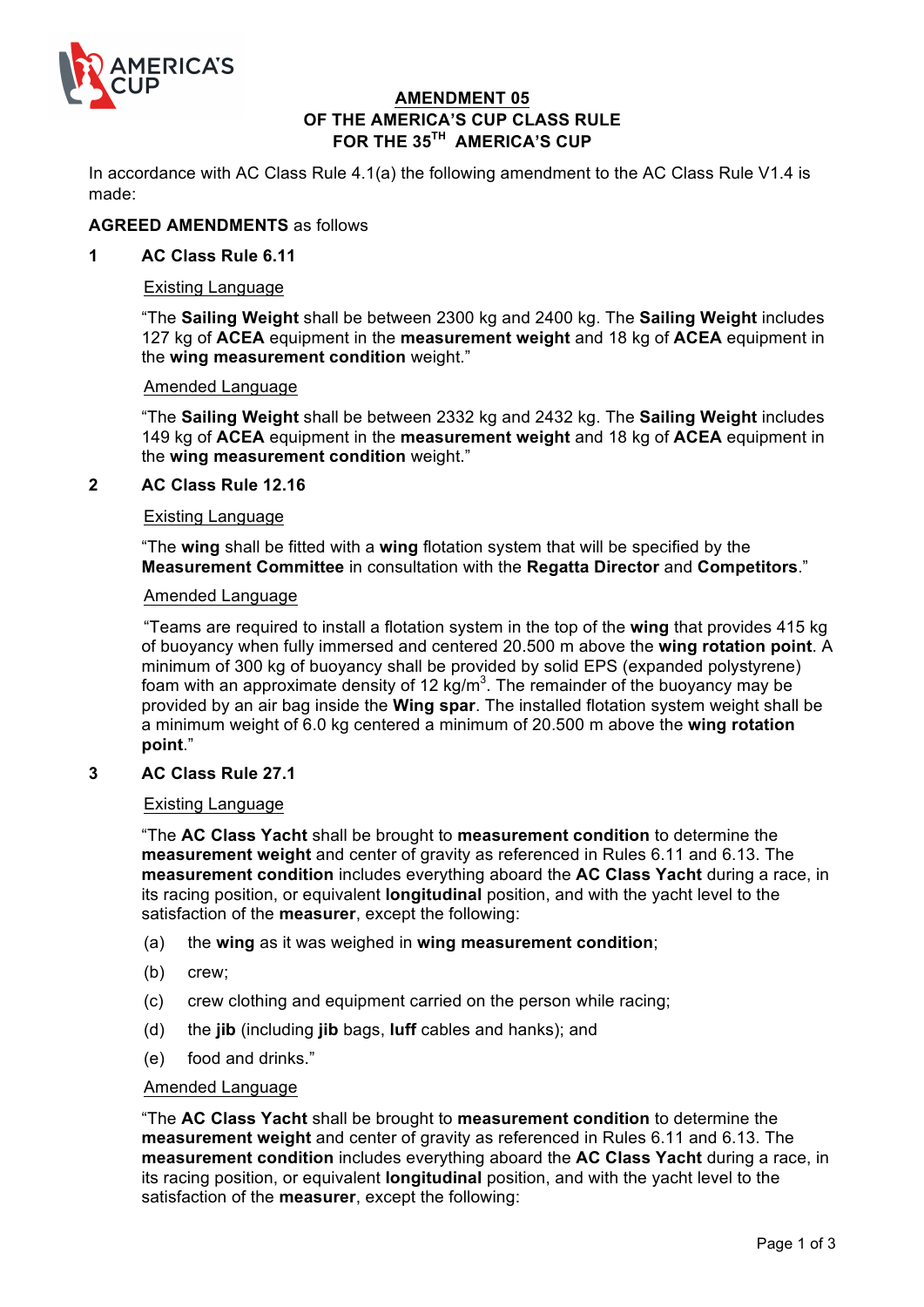- (a) the **wing** as it was weighed in **wing measurement condition**;
- (b) crew;
- (c) crew clothing and equipment carried on the person while racing;
- (d) the **jib** (including **jib** bags, **luff** cables and hanks);
- (e) food and drinks; and
- (f) "other safety equipment" as detailed in Rule Appendix G1(g)"

# **4 AC Class Rule 27.3**

### Existing Language

# "The **wing** in **wing measurement condition** shall:

- (a) be capable of being weighed by horizontal suspension from two points, however the **measurer** may use alternative weighing arrangements if he believes they will yield more accurate results;
- (b) be oriented in **wing measurement position**;
- (c) include all equipment attached to or mounted on the **wing** and in its normal racing position; and
- (d) have all **rigging** in place and pulled down tight along the **wing**."

### Amended Language

### "The **wing** in **wing measurement condition** shall:

- (a) be capable of being weighed by horizontal suspension from two points, however the **measurer** may use alternative weighing arrangements if he believes they will yield more accurate results;
- (b) be oriented in **wing measurement position**;
- (c) include all equipment attached to or mounted on the **wing** and in its normal racing position except for "other safety equipment" as detailed in Rule Appendix G1(g); and
- (d) have all **rigging** in place and pulled down tight along the **wing**."

# **5 AC Class Rule Appendix G1**

#### Existing Language

"A list of required safety equipment will be developed by the **Regatta Director** and **Measurement Committee** in consultation with **Competitors**, and the **AC Class Rule** will be amended as allowed by Rule 4 to include this safety equipment. The **Measurement Committee** may adjust the sailing weight as permitted by Rule 4(a)."

# Amended Language

"Below is a list of required safety equipment that has been developed by the **Regatta Director** and **Measurement Committee** in consultation with **Competitors**. The **AC Class Rule** may be amended as allowed by Rule 4 to include any changes to this safety equipment. The **Measurement Committee** may also adjust the sailing weight as permitted by Rule 4(a).

- (a) A grab handle shall be fixed around the lower part of the **wing spar** to facilitate safe movement of crew around the front of the **wing**. The handle shall:
	- (i) be constructed of rigid or soft material;
	- (ii) be a minimum of 0.012 m in diameter;
	- (iii) be capable of taking a load of 300 kg applied in any direction at any point along its length;